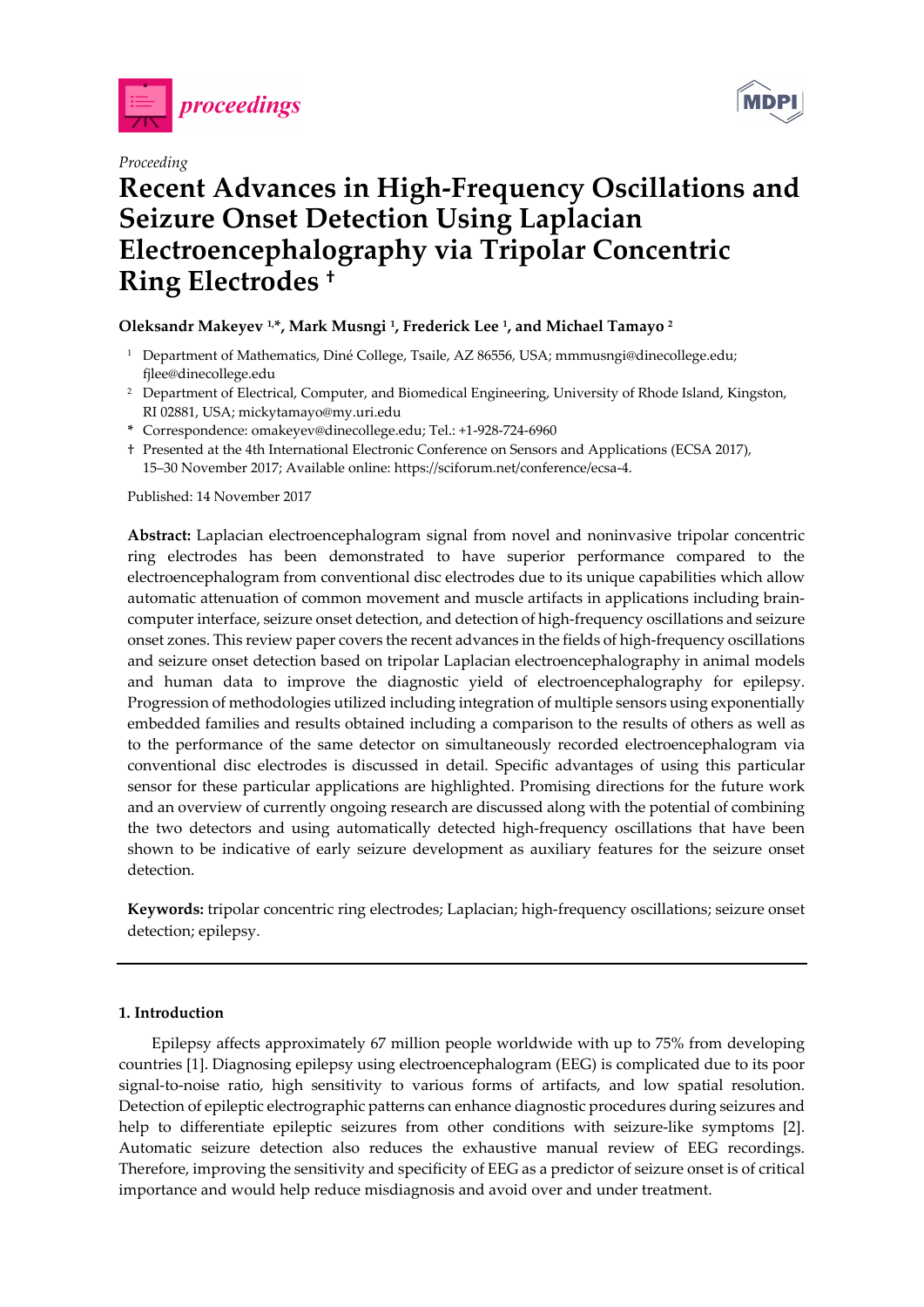Noninvasive tripolar concentric ring electrodes (TCREs) perform the second spatial derivative (surface Laplacian) to alleviate the blurring effects due to the skull and have very high common mode noise rejection providing automatic artifact attenuation, -100 dB one radius from the electrode [3]. Compared to EEG with conventional disc electrodes Laplacian EEG via TCREs (tEEG) has been shown to have significantly better spatial selectivity (approximately 2.5 times higher), signal-to-noise ratio (approximately 3.7 times higher), and mutual information (approximately 12 times lower) [4]. Because of its ability to attenuate common movement and muscle artifacts tEEG found numerous applications in a wide range of areas including brain-computer interface [5,6], seizure onset detection [7–11], detection of high-frequency oscillations (HFOs) and seizure onset zones [1,12], etc.

This review paper covers the recent advances in the fields of HFOs and seizure onset detection based on tEEG in animal model and human epilepsy patient data. There is growing evidence that increased HFOs within several frequency bands >30 Hz may be indicative of early seizure development [13–15]. We have shown feasibility of recording HFOs with TCREs and their presence in tEEG prior to the onset of behavioral seizure manifestations in all our animal [12] and human epilepsy patient [1] seizure data. For seizure onset detection a progression of methodologies was proposed and validated including cumulative sum algorithm (CUSUM) [7] and generalized likelihood ratio test (GLRT) as well as disjunctive combination of the two [8] on pentylenetetrazole (PTZ) induced seizures in rats. Next an approach with three tEEG based features including median absolute deviation, approximate entropy, and maximum singular value serving as inputs to two classifiers including the support vector machines and adaptive boosting was validated on animal model tEEG and publicly available human epilepsy patient EEG data [9]. Unlike all the previous work where data from a single TCRE was used for seizure onset detection [7–9], in our recent studies data from multiple TCREs was integrated using the exponentially embedded family (EEF) approach that has been proposed for multi-sensor (or multi-channel) detection [16,17]. Applied to hypothesis testing, EEF has been shown to have superior performance compared to existing methods for cases where sensor outputs are not independent [16,17]. EEF based seizure onset detection has been validated on tEEG data both from the animal model [10] and human epilepsy patients [11]. The latter study included a comparison to the EEF performance on simultaneously recorded conventional EEG data [11] as well as a comparison to the EEG based results of others [2,18,19].

## **2. Advances in HFO detection using tEEG**

## *2.1. Animal Model*

In [12] we demonstrated feasibility of recording HFOs up to 300 Hz in tEEG during PTZ-induced seizures in rats. We compared the power of electrographic activity at different stages of seizure development (baseline, ictal, and postictal) in a group of rats (*n* = 8) using grand average power spectral density estimates. The GLRT was used to assess statistical significance of differences in power of electrographic activity between the three stages. The results showed an increase in tEEG power at the ictal stage of seizure (assessed prior to the first myoclonic jerk to minimize the presence of seizure-induced movement artifacts) compared to the baseline stage that appears to be evenly distributed across the spectrum including the HFO bands of gamma activity (30-80 Hz), ripples (80- 250 Hz) and partial fast ripples (250-300 Hz). Moreover, the power of the ictal segments was significantly higher ( $p = 0.01$ ) than the power of the baseline segments for all the animals ( $n = 8$ ) in all evaluated frequency bands including the cumulative HFO frequency range (30-300 Hz).

The importance of this study stemmed from the fact that, unlike tEEG, EEG via conventional disc electrodes is limited in its ability to record HFOs from the scalp to ripples only [20].

## *2.2. Human Data*

In [1] we demonstrated feasibility of recording HFOs with tEEG and their potential for early seizure onset detection and seizure onset zone detection on data from 5 epilepsy patients with clinical seizures. TCREs were placed directly behind the disc electrodes in the standard 10-20 system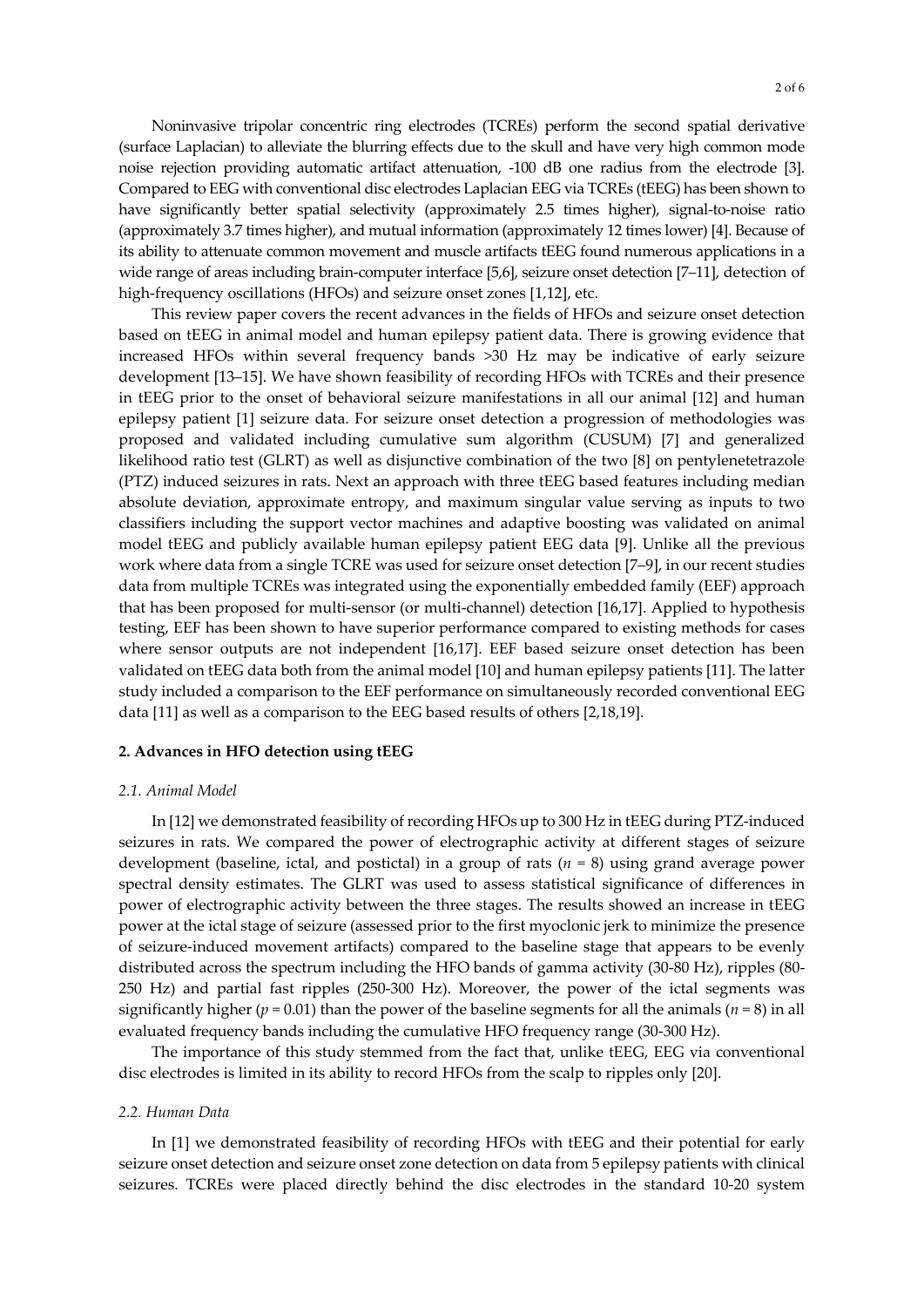locations used in the hospital and the conventional disc EEG and tEEG were recorded concurrently. Looking at the data up to an hour prior to the onset of the seizures HFOs preceding seizures were present in tEEG data from all five patients whose seizures were recorded and absent in the corresponding EEG data. The average percentage of the total number of tEEG channels recorded that contained HFOs was equal to 35.5% (patient minimum: 5.3%; maximum: 73.7%). Out of all the tEEG channels that contained HFOs an average of 78.2% (patient minimum: 42.9%; maximum: 100%) were also within the seizure onset or irritative zones determined independently by three epileptologists based on conventional EEG data and videos. While HFO activity may have occurred in the tEEG at other times during the recordings its bandwidth narrowed sharply and the power increased just prior to seizure onset.

This study confirmed that tEEG is capable of recording HFOs from scalp as well as attenuating myogenic activity and movement artifacts compared to conventional EEG and suggested the potential of recorded HFOs as markers of early seizure development. While the upper limit for detecting HFOs on the scalp is not established, in this study we have detected HFOs preceding seizures in gamma, ripple, and fast ripple bands at frequencies up to 425 Hz [1].

#### **3. Advances in seizure onset detection using tEEG**

#### *3.1. Animal Model*

Early CUSUM/GLRT based seizure onset detection methodologies proposed in [7,8] were based on detecting the changes in signal power since our previous results indicated a significant increase in tEEG power corresponding to seizure onset using population grand average power spectral density estimates [21] and frequency band analysis [7]. An average seizure onset detection accuracy of 76.14% was obtained for the test set  $(n = 13)$  with detection of electrographic seizure activity accomplished in advance of the early behavioral seizure activity in 76.92% of the rats [8].

In [10] EEF integrating data from three TCREs vas validated. While the overall accuracy obtained using EEG on a subset of the dataset from [8] was comparable to the one obtained using CUSUM/GLRT (81.7% vs 79.8%), EEF outperformed CUSUM/GLRT with more than twice the sensitivity (69.4% vs 29.1%) and comparable specificity (95.9% vs 98.3%), higher percentage of rats with seizure onset detected prior to the first myoclonic jerk (100% vs 80%), and faster response from PTZ injection to seizure onset detection (18.2 s vs 26.6 s). Moreover, disjunctive combination (logical OR) of detections from EEF and CUSUM/GLRT did not show a significant improvement over EEF suggesting near optimal performance of EEF for this dataset [10].

Improvement obtained using EEF in [10] is likely due to the fact that tEEG via TCRE decreases mutual information, increasing the level of independency between electrodes compared to EEG via conventional disc electrodes [4] . Due to the significantly lowered mutual information multiple TCRE sensors collect more independent local data. Therefore, integration of multiple TCREs increases the total information possibly improving seizure detection. Further, with EEF the weights for each channel are estimated from the samples making it a robust method. In [10] we have shown that contribution of a channel is proportional to the amount of useful information it contains.

#### *3.2. Human Data*

In [11] EEF integrating data from 19 TCREs was validated on over 26.3 hours of data collected from 7 human patients with epilepsy including five seizures. A non patient-specific model was used through *k*-fold cross-validation with each fold representing all the available data from a single patient to ensure direct comparison with results of others [2,18,19]. Sensitivity (correct detection rate), selectivity (false positive detections per hour, FPH), and detection delay were analyzed on EEG and tEEG data. For EEG data average sensitivity of 80%, selectivity of <1.56 FPH, and delay of 10 s were obtained. These results are comparable to results of others obtained on large scalp EEG datasets: in [18] sensitivity of 90.9%, selectivity of 0.29 FPH, and delays of 10-44 s were reported. In [2] sensitivity of >96%, selectivity of <0.5 FPH, and average delay of 1.6 s were obtained. Finally, in [19] sensitivity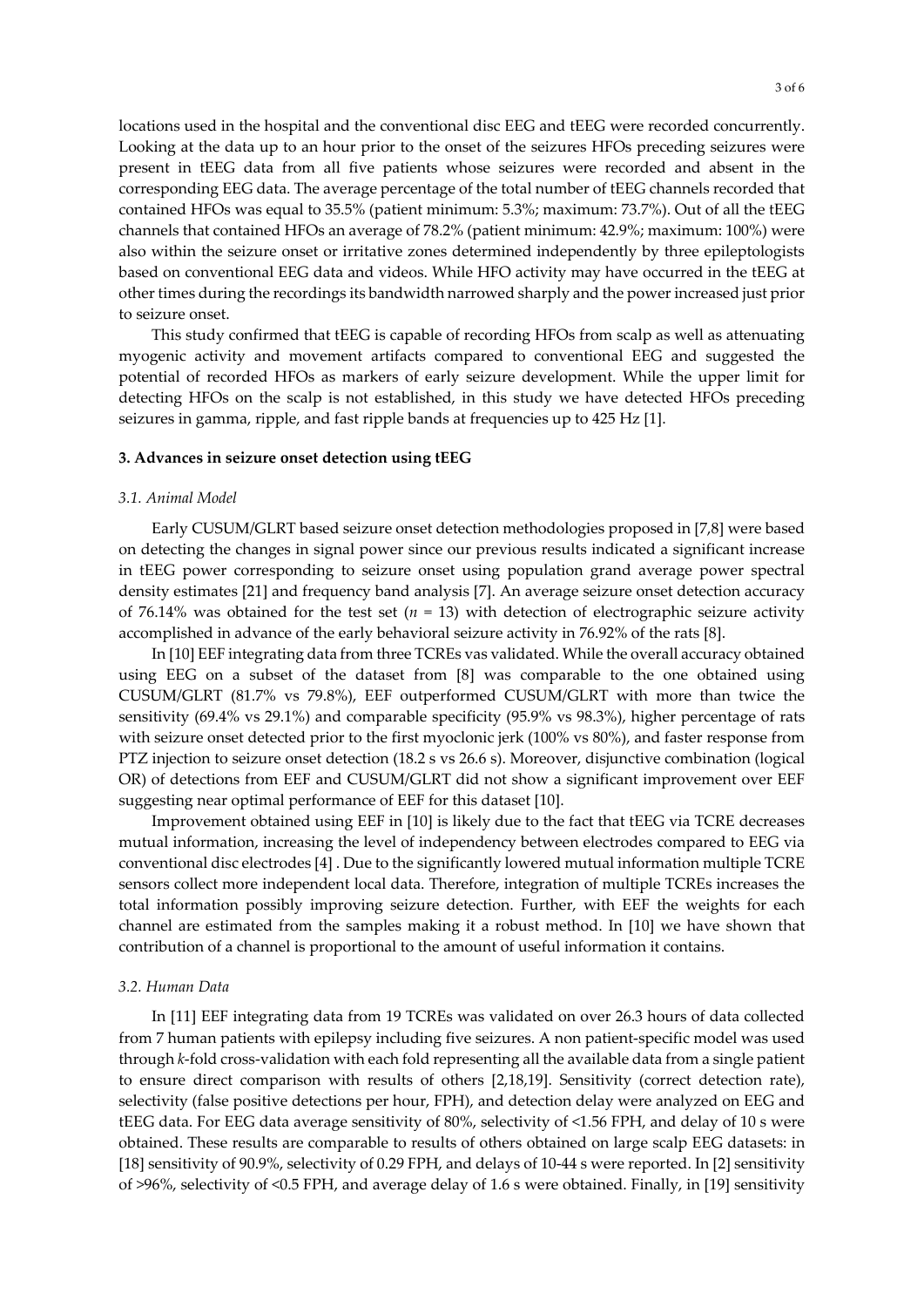of 76%, selectivity of 0.34 FPH, and a median delay of 10 s were reported. More importantly, applying EEF to tEEG data we obtained average sensitivity of 100%, selectivity of <0.76 FPH and delay of 31 s.

This study demonstrated the following: first, the same EEF detector showed better performance on tEEG data compared to conventional EEG with higher sensitivity and less than half the FPH confirming the potential of using tEEG for seizure onset detection. Second, even on EEG data the EEF detector performed on par with the results reported by others while the results obtained with EEF on tEEG data suggested the possibility on improving on results of others with EEF applied to tEEG.

## **4. Discussion**

Our recent seizure onset detector based on integration of multiple TCREs using EEF outperformed all the previously proposed detectors on animal model data [10]. Moreover, on data from human epilepsy patients this detector not only showed the results on par or better compared to the results of others [2,18,19] but its performance on tEEG data was directly compared to performance on simultaneously recorded conventional EEG data once again confirming the advantage of TCREs over conventional disc electrodes [11]. Recording HFOs with scalp EEG is very difficult [20] but we recently showed on data from animal model [12] and human patients with epilepsy [1] that they can be recorded with tEEG.

The next fundamental direction of future work will be to assess the potential of using HFOs, that have been shown to be indicative of early seizure development [13–15], as auxiliary features for seizure onset detection. Adding a separate HFO detector or giving more weight to features in the HFO frequency range may not only improve the detection accuracy but decrease the detection delay allowing for a quicker seizure control. In [1] HFO detection was performed using visual inspection (i.e. manually) and only during up to an hour before the seizure onset on a dataset collected from a limited number of patients with epilepsy (five). In future, automatic HFO detection needs to be performed on complete tEEG recordings for patients with clinical seizures, patients with epileptiform activity but no seizures, and patients with neither epileptiform activity nor seizures. Such quantification of the presence of HFOs in between seizures (versus immediately preceding seizures) would allow conclusive assessment of the potential of using HFOs as an early predictor for seizure onset detection purposes. In order to create a separate automatic HFO detector several promising directions are currently pursued by our group. First, EEF may be used to detect HFOs if it is applied to power in individual or combined HFO bands (gamma activity, ripples, fast ripples) rather than to power across the spectrum as was done for seizure onset detection on tEEG data from the animal model [10] and human patients with epilepsy [11]. Second, the GLRT may be used to create an anomaly detector treating the HFO as a transient signal superimposed on a time-varying autoregressive background in order to localize events of interest. The localized event could be considered a wide-sense stationary process allowing a subsequent hypothesis test based on the frequency spectrum or detecting an oscillatory waveform characteristic of an HFO.

#### **5. Conclusions**

This paper reviews recent advances in HFO and seizure onset detection using tEEG via TCREs. Obtained results show feasibility of recording HFOs and detecting seizure onset early and reliably. Further improving tEEG based seizure onset detection using features derived from the automatically detected HFOs may be a key to development of better noninvasive diagnostic, therapeutic and alerting systems to alleviate the burden of epilepsy.

**Acknowledgments:** The authors thank Dr. Walter G. Besio from the University of Rhode Island for the constructive discussions and helpful comments related to this research. This research was supported in part by the National Science Foundation (NSF) Division of Human Resource Development (HRD) Tribal Colleges and Universities Program (TCUP) award number 1622481 to Oleksandr Makeyev.

**Conflicts of Interest:** The authors declare no conflict of interest. The founding sponsors had no role in the design of the study; in the collection, analyses, or interpretation of data; in the writing of the manuscript, and in the decision to publish the results.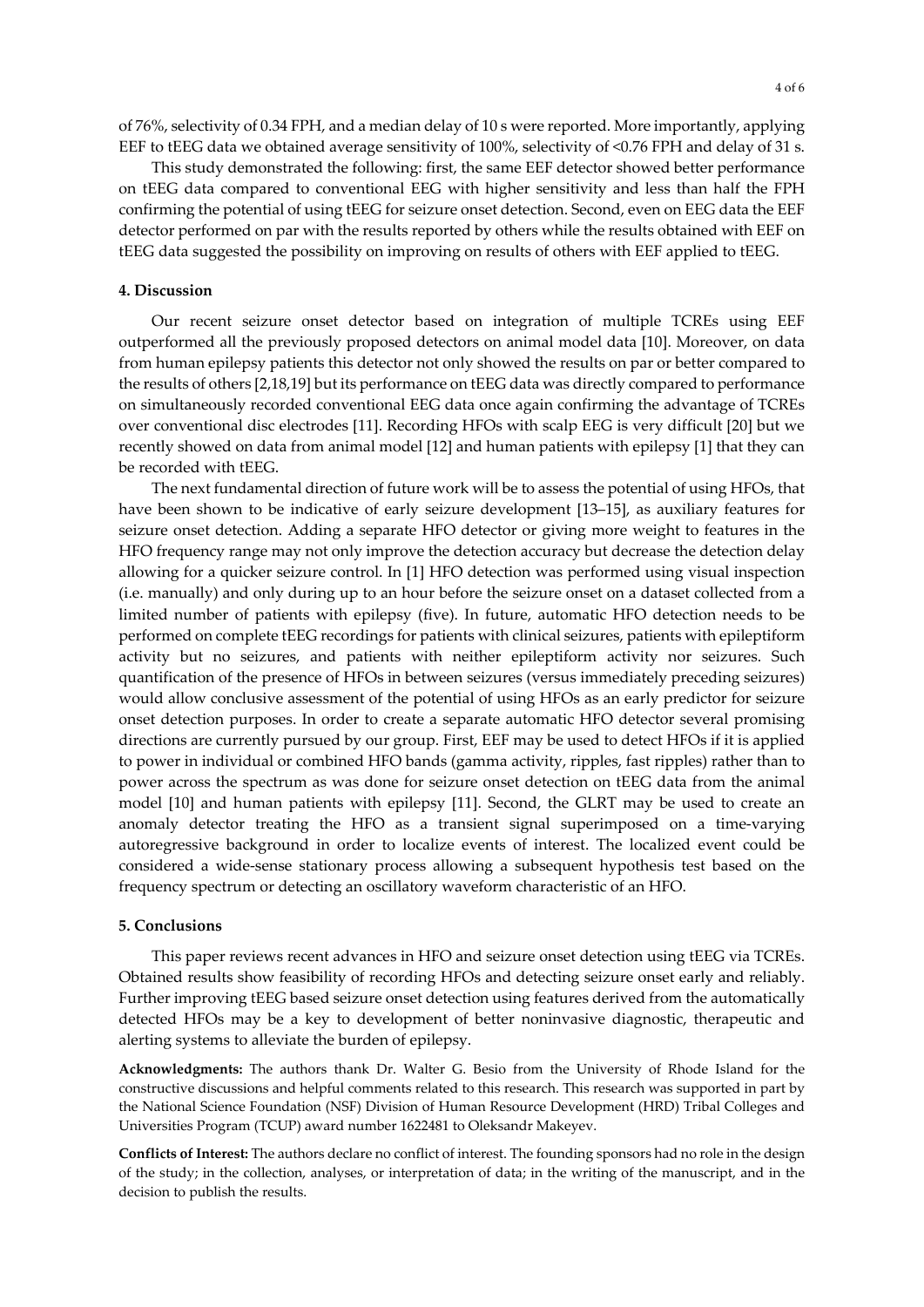## **Abbreviations**

EEG: Electroencephalography TCREs: tripolar concentric ring electrodes tEEG: Laplacian EEG via TCREs HFOs: high-frequency oscillations CUSUM: cumulative sum algorithm GLRT: generalized likelihood ratio test PTZ: pentylenetetrazole EEF: exponentially embedded family FPH: false positive detections per hour

## **References**

- 1. Besio, W. G.; Martinez-Juarez, I. E.; Makeyev, O.; Gaitanis, J. N.; Blum, A. S.; Fisher, R. S.; Medvedev, A. V. High-Frequency Oscillations Recorded on the Scalp of Patients With Epilepsy Using Tripolar Concentric Ring Electrodes. *IEEE J. Transl. Eng. Health Med.* **2014**, *2*, 1–11, doi:10.1109/JTEHM.2014.2332994.
- 2. Meier, R.; Dittrich, H.; Schulze-Bonhage, A.; Aertsen, A. Detecting epileptic seizures in long-term human EEG: a new approach to automatic online and real-time detection and classification of polymorphic seizure patterns. *J. Clin. Neurophysiol. Off. Publ. Am. Electroencephalogr. Soc.* **2008**, *25*, 119–131, doi:10.1097/WNP.0b013e3181775993.
- 3. Besio, W. G.; Koka, K.; Aakula, R.; Dai, W. Tri-polar concentric ring electrode development for Laplacian electroencephalography. *IEEE Trans. Biomed. Eng.* **2006**, *53*, 926–933, doi:10.1109/TBME.2005.863887.
- 4. Koka, K.; Besio, W. G. Improvement of spatial selectivity and decrease of mutual information of tri-polar concentric ring electrodes. *J. Neurosci. Methods* **2007**, *165*, 216–222, doi:10.1016/j.jneumeth.2007.06.007.
- 5. Besio, W. G.; Cao, H.; Zhou, P. Application of Tripolar Concentric Electrodes and Prefeature Selection Algorithm for Brain-Computer Interface. *IEEE Trans. Neural Syst. Rehabil. Eng.* **2008**, *16*, 191–194, doi:10.1109/TNSRE.2007.916303.
- 6. Boudria, Y.; Feltane, A.; Besio, W. Significant improvement in one-dimensional cursor control using Laplacian electroencephalography over electroencephalography. *J. Neural Eng.* **2014**, *11*, 035014, doi:10.1088/1741-2560/11/3/035014.
- 7. Besio, W. G.; Liu, X.; Liu, Y.; Sun, Y. L.; Medvedev, A. V.; Koka, K. Algorithm for automatic detection of pentylenetetrazole-induced seizures in rats. *Conf. Proc. Annu. Int. Conf. IEEE Eng. Med. Biol. Soc. IEEE Eng. Med. Biol. Soc. Annu. Conf.* **2011**, *2011*, 8283–8286, doi:10.1109/IEMBS.2011.6092042.
- 8. Makeyev, O.; Liu, X.; Luna-Munguia, H.; Rogel-Salazar, G.; Mucio-Ramirez, S.; Liu, Y.; Sun, Y. L.; Kay, S. M.; Besio, W. G. Toward a Noninvasive Automatic Seizure Control System in Rats With Transcranial Focal Stimulations via Tripolar Concentric Ring Electrodes. *IEEE Trans. Neural Syst. Rehabil. Eng.* **2012**, *20*, 422– 431, doi:10.1109/TNSRE.2012.2197865.
- 9. Feltane, A.; Boudreaux-Bartels, G. F.; Besio, W. G. Automatic Seizure Detection in Rats Using Laplacian EEG and Verification with Human Seizure Signals. *Ann. Biomed. Eng.* **2012**, *41*, 645–654, doi:10.1007/s10439- 012-0675-4.
- 10. Makeyev, O.; Ding, Q.; Kay, S. M.; Besio, W. G. Sensor integration of multiple tripolar concentric ring electrodes improves pentylenetetrazole-induced seizure onset detection in rats. *Conf. Proc. Annu. Int. Conf. IEEE Eng. Med. Biol. Soc. IEEE Eng. Med. Biol. Soc. Annu. Conf.* **2012**, *2012*, 5154–5157, doi:10.1109/EMBC.2012.6347154.